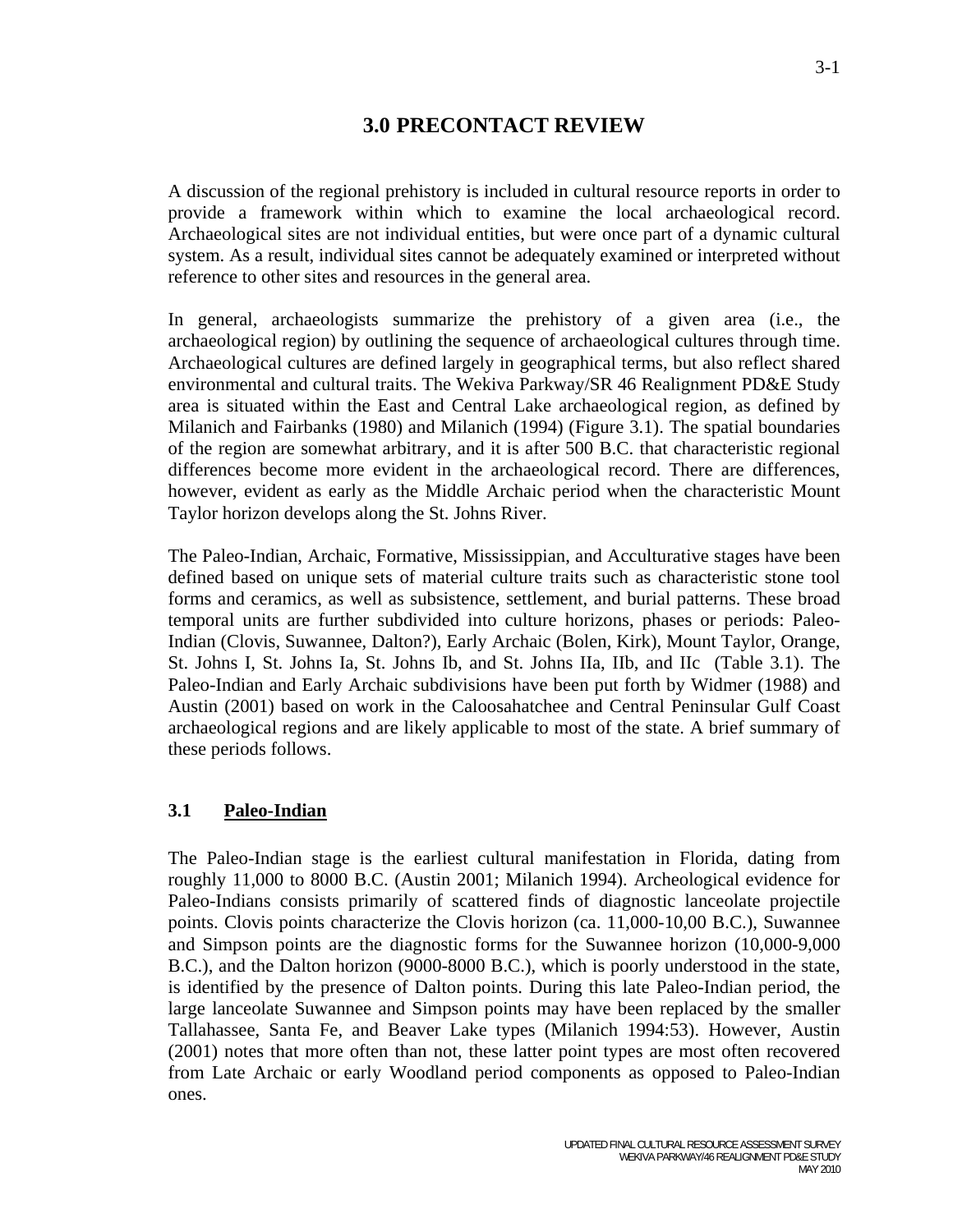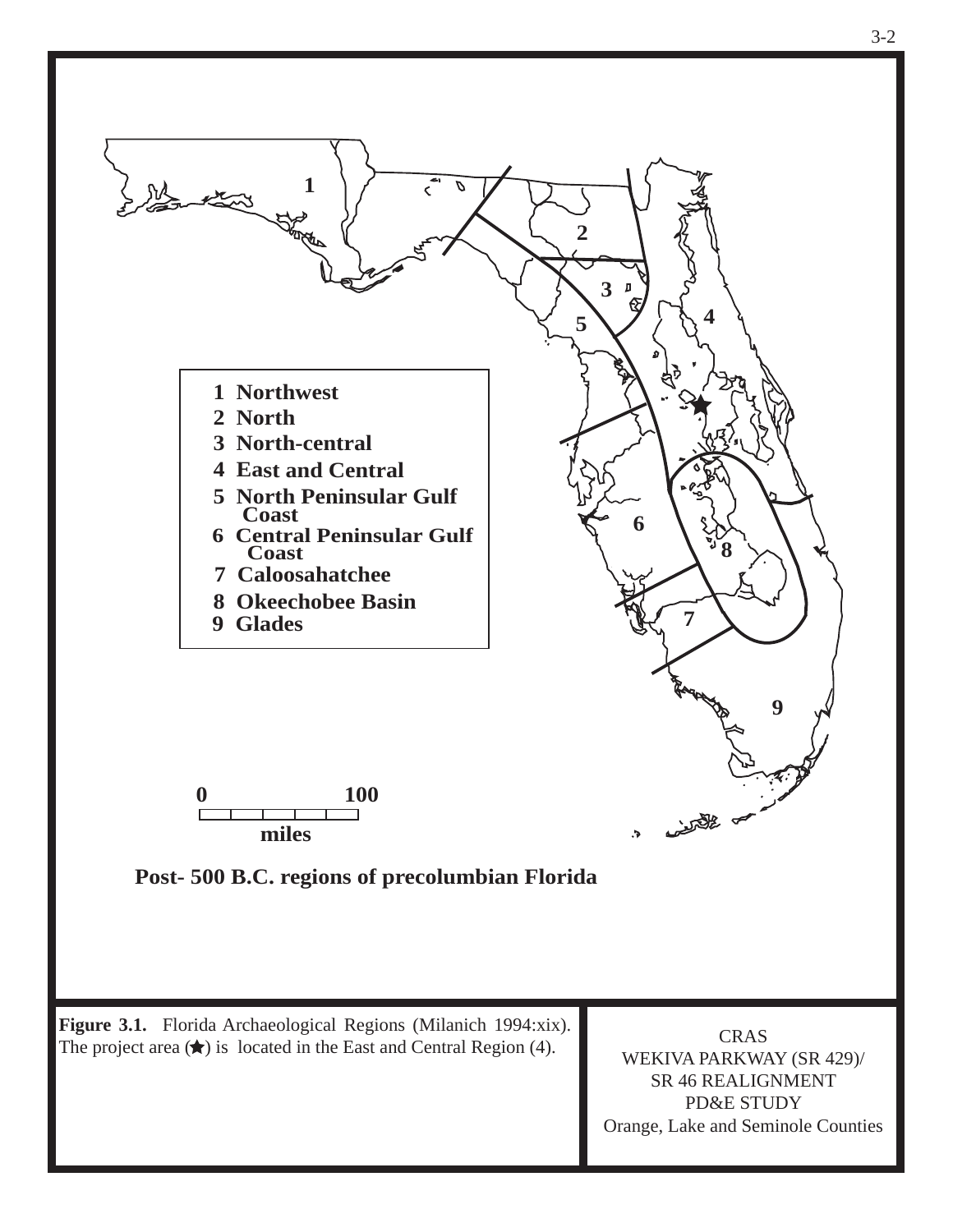| <b>Cultural Period</b><br><b>Time Frame</b> | <b>Cultural Traits</b>                                                                                                                                                                                                                                                                                                                                                               |
|---------------------------------------------|--------------------------------------------------------------------------------------------------------------------------------------------------------------------------------------------------------------------------------------------------------------------------------------------------------------------------------------------------------------------------------------|
| Paleo-Indian<br>11,000-8,000 B.C.           | Migratory hunters and gatherers; Clovis, Suwannee and Simpson<br>projectile points; unifacial scrapers.                                                                                                                                                                                                                                                                              |
| Early Archaic<br>8000-6000 B.C.             | Hunters and gatherers; less nomadic; increased utilization of coastal<br>resources; Greenbriar, Bolen, Arredondo, Hamilton and Kirk Serrated<br>points; increase in population size and density.                                                                                                                                                                                     |
| Mount Taylor<br>6000 - 2000 B.C.            | First occupation of the St. Johns River valley; evidenced by large<br>freshwater shell middens; burials in wet environment cemeteries and<br>middens; increased sedentism; shellfish is an increasingly important part<br>of the diet; more evidence for coastal occupation; stemmed, broad bladed<br>projectile points, Newnan points most common; steatite; fired clay<br>objects. |
| Orange<br>2000 - 500 B.C.                   | Appearance of ceramics; Orange series is fiber tempered and molded;<br>plain ceramics early on, incising during later periods; increase occupation<br>of the coastal lagoons; cultigens may be utilized; toward end of period<br>increased use of sand as a tempering agent and an apparent increase in<br>population size, socio-political complexity, and territorial range        |
| St. Johns I<br>500 B.C. - A.D. 100          | Plain and incised varieties of St. Johns ceramics; ceramics coiled, not<br>molded; some pottery has fiber and quartz sand tempering; first use of<br>burial mounds.                                                                                                                                                                                                                  |
| St. Johns Ia<br>A.D. 100 - 500              | Village pottery was primarily plain; larger burial mounds, some<br>containing log tombs; trade evidenced by exotic materials within the<br>burial mounds; Dunns Creek Red ceramics are common.                                                                                                                                                                                       |
| St. Johns Ib<br>A.D. 500 - 750              | Village pottery is plain; increased influence of Weeden Island populations;<br>central pit burials within the mounds.; some pottery caches in mounds                                                                                                                                                                                                                                 |
| St. Johns IIa<br>A.D. 750 - 1050            | St. Johns check stamped ceramics appear; increased use of burial mounds;<br>mound burial seems to be saved for higher status individuals; pottery<br>caches found in mounds; increase in size and number of villages; increase<br>in the variety of burial patterns.                                                                                                                 |
| St. Johns IIb<br>A.D. 1050 - 1513           | Evidence of Mississippian influence seen; continued use of plain and<br>check stamped ceramics; platform mound make their appearance at some<br>of the ceremonial complexes.                                                                                                                                                                                                         |
| St. Johns IIc<br>A.D. 1513 - 1565           | European artifacts occasionally found in the burial mounds; and middens;<br>Timucuan speaking groups; disease beginning to decimate the aboriginal<br>populations.                                                                                                                                                                                                                   |

**Table 3.1.** Cultural Chronology and Traits.

The majority of Paleo-Indian sites are associated with the rivers in the north-central portion of Florida (Dunbar and Waller 1983). At that time, the climate was cooler and drier. Vegetation was typified by xerophytic species with scrub oak, pine, open grassy prairies, and savannas being the most common (Milanich 1994:40). Since sea levels were as much as 35 meters (115 feet) below present levels and the coastal regions extended miles beyond present day shorelines (Milliman and Emery 1968). Miller (1998), however, suggests that around 10,000 years ago, along the Atlantic coast, the shoreline may have been 100 m (62 mi) to the east and sea level roughly 82 m (269 ft) below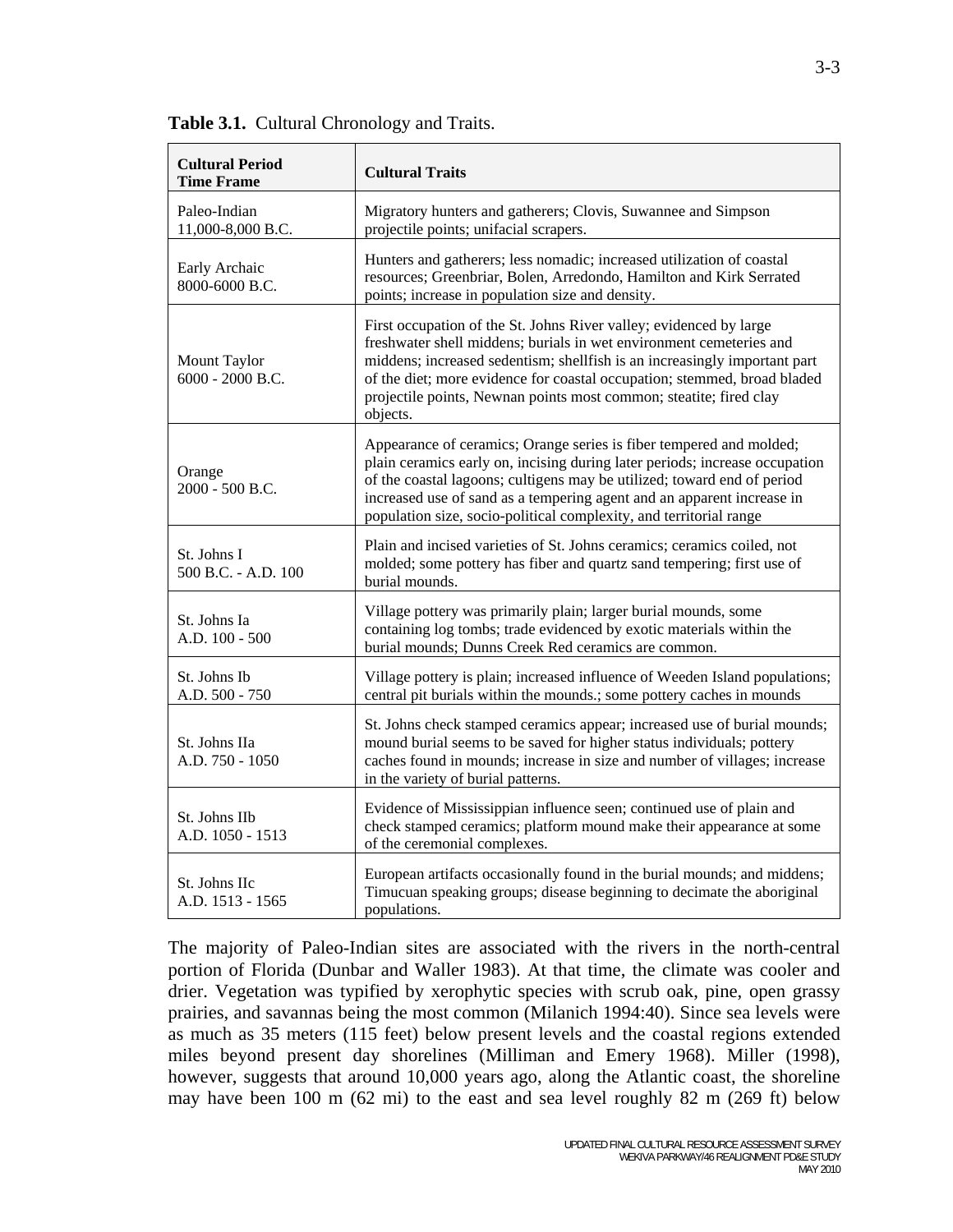present levels. It is probable that many of the sites dating from this time period have been inundated (Clausen et al. 1979; Dunbar 1997; Ruppé 1980; Scholl et al. 1969).

Some of the information about the Paleo-Indian period is derived from underwater excavations at two inland spring sites in Sarasota County: Little Salt and Warm Mineral Springs (Clausen et al. 1979). Traditionally, this time was characterized by small nomadic bands of hunters and gatherers. Daniel (1985) has proposed a model of early hunter-gatherer settlement that suggests that some Paleo-Indian groups may have practiced a more sedentary lifestyle than previously believed. Since the climate was cooler and much drier, it is likely that these nomadic bands traveled between permanent and semi-permanent sources of water, exploiting seasonally available resources. This has been referred to as the Oasis hypothesis (Dunbar 1991). These watering holes would have attracted the animals upon which the Indians hunted, thus providing food and drink. In addition to being tied to the water resources, most Paleo-Indian sites are also located proximate to sources of good quality lithic raw materials (Daniel 1985; Daniel and Wisenbaker 1987; Dunbar 1991; Goodyear et al. 1983). Given these parameters, (Miller 1998:54-57) suggests a higher probability for Paleo-Indian occurrence around or near Salt Springs, Silver Glen Springs, and Fern Hammock Springs.

Excavations at the Harney Flats Site in Hillsborough County (8HI507) provided a rich body of data concerning Paleo-Indian lifeways (Daniel and Wisenbaker 1987). It has been suggested that Paleo-Indian settlement may "not have been related as much to seasonal changes as generally postulated for the succeeding Archaic period," but instead movement was perhaps related to the scheduling of "tool-kit replacement, social needs, and the availability of water," among other factors (Daniel and Wisenbaker 1987:175). The excavations at the Colorado Site in Hernando County revealed a Paleo-Indian lithic workshop and encampment where that manufacture of blanks appears to have been a major site function (Horvath et al. 1998). The numerous expedient flake tools and the relative lack of formal tool forms may suggest that this site may date from the later Paleo-Indian period when foraging adaptations characterized by high residential mobility and expedient technologies became more prominent (Anderson 1996; Cable 1996).

Evidence for Paleo-Indian occupation within the East and Central Lake region is limited. This area is, however, outside of the Suwannee/Simpson macroband area postulated by Anderson (Anderson 1996:38). Clovis point was reportedly recovered from the Scott's Site (8SE1312) (Ellis et al. 1994). A portion of Suwannee point was found on the surface at the Crow's Bluff Swim Area site (8LA266) in Lake County, adjacent to the St. Johns River (FMSF).

## **3.2 Archaic**

The beginning of the Archaic is denoted by interrelated environmental and cultural changes. The environmental changes associated with the end of the Pleistocene necessitated modification of the extant prehistoric settlement patterns and subsistence strategies. Whereas the Paleo-Indians depended more heavily upon the Pleistocene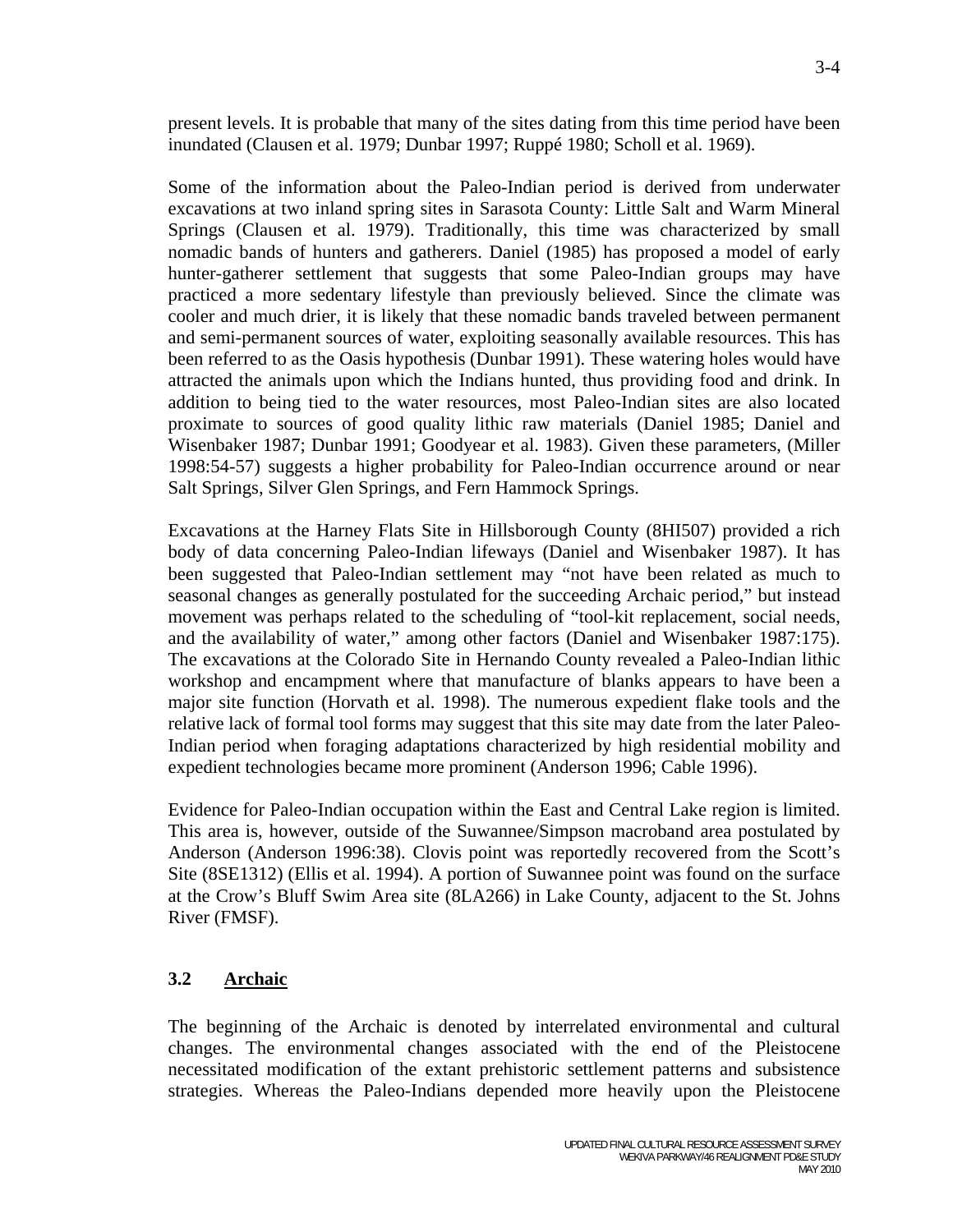megafauna and the relatively limited number of freshwater sources, Archaic populations hunted smaller game and learned to effectively exploit their changing environment. The gradual environmental changes led in part to the extinction of the Pleistocene fauna as well as resulted in the change in composition and distribution of various vegetative communities (Miller 1998). The adaptive changes of the aboriginal populations resulted in an increase in the number and types of archeological sites, such as marine and freshwater shell middens. The effects of the changing environment also can be seen in the variation in site locations. Although Early Archaic materials are often found in association with Paleo-Indian deposits, especially around water sources, other Early Archaic sites are located in areas devoid of Paleo-Indian components.

Early Archaic sites are recognized by the presence of Greenbriar and Bolen points as well as Kirk, Hardee Beveled, Hamilton, Arredondo, Sumter, and Thonotosassa varieties (Bullen 1975). Milanich (1994:64) notes that there are no well-documented Early Archaic coastal or riverine shell midden sites. This may be due to sea level rise as opposed to avoidance of these areas. Archaeological excavations at the Fort Florida Midden (8VO48), along the shore of the St. Johns River opposite its confluence with the Wekiva River, revealed an Early Archaic component based upon the recovery of a Kirk Serrated and a Kirk Corner Notched point (Johnson and Basinet 2002). It is unclear, however, whether or not the Archaic component included the freshwater shell midden or whether that material was associated solely with the more recent components.

Discoveries at Little Salt Spring in Sarasota County (Clausen et al. 1979) and the Windover site (Doran and Dickel 1988) in Brevard County indicate that bone and wood tools, as well as fabric and cordage, were an important part of the material culture. The archaeological record suggests a pattern of exploiting both coastal and interior resources. Although Miller (1998:64) has suggested that marine and estuarine resources had virtually no role in Early and Middle Archaic adaptation, the Windover Site has artifacts manufactured from sharks as teeth well as marine shell in addition to six whole marine shell that were likely used as grave goods (Purdy 1988). Most Early Archaic sites are small, seasonal campsites. This type of site may suggest that small bands moved seasonally in search of food. The Early Archaic tool assemblages are more diverse than the preceding Paleo-Indian tool kits, and include specialized stone tools for performing a variety of tasks (Milanich and Fairbanks 1980). Excavations at the Sligh Site (8SE1332) recovered a Kirk Serrated and Hardee Beveled point below a St. Johns I period shell midden (Dickinson and Wayne 1996). A Greenbriar/Bolen point was recovered from the Land's End Site (8SE1310) and a Bolen Beveled point was recovered from the Alaqua Borrow Pit Site (8SE1123) (Burger and Stine 1992; Ellis et al. 1994). The Zellwood site in Orange County, on the shore of Lake Apopka, has an Early Archaic component as evidenced by Beaver Lake and Marianna projectile points (Dreves 1974).

During the Middle Archaic, wetter conditions prevailed, sea levels began to rise, and pine forests and swamps began to emerge (Watts et al. 1996). The climate was changed to one of more pronounced seasonality with warmer summers and colder winters though by 4000 B.C. the climate became essentially the same as that of today (Watts et al. 1996:29). Settlement became focused within coastal and riverine locales (Milanich 1994:64). The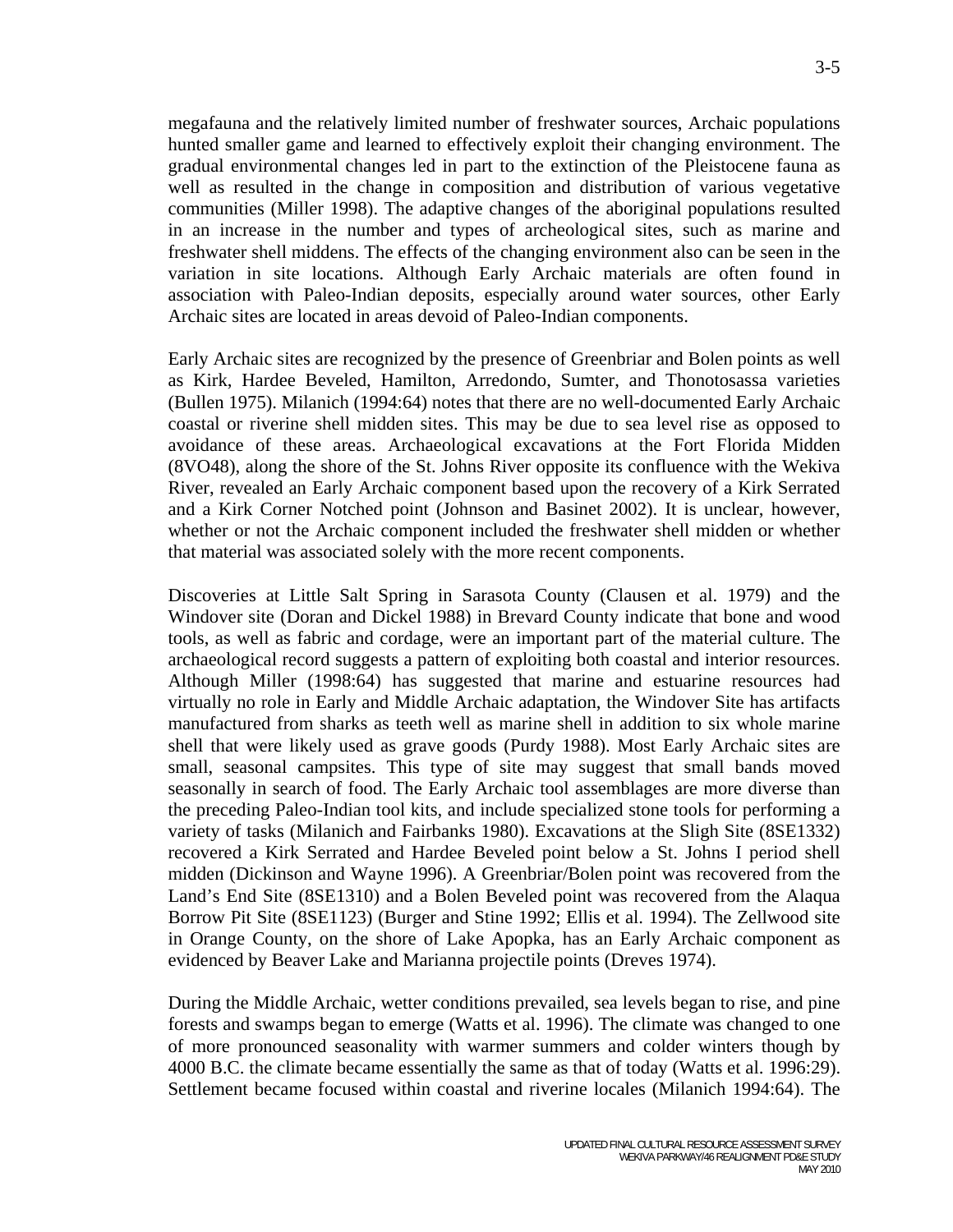Mount Taylor period has been identified for the time of roughly 5000-2000 B.C. (Milanich 1994). Subsistence was based on hunting, fishing, shellfish collecting, and plant gathering. Sites are generally located along the Atlantic coast or along the upper reaches of the St. Johns River and the Ocklawaha and Wekiva Rivers (Ste. Claire 1990; Weisman 1993; Wheeler et al. 2000). The previously proposed theory that Archaic populations practiced a seasonal migration pattern between the interior and the coast has been called into question (Russo and Ste. Claire 1992; Ste. Claire 1990). Evidence from Horr's Island, located along the southwest Florida coast, indicates that this Middle Archaic site was occupied during all seasons of the year (Russo 1991) and investigations in northeast Florida also confirm year-round occupations at some sites (Russo 1992, 1996b; Russo et al. 1993; Russo and Ste. Claire 1992). Miller (1998:68) suggests that when sea levels reached their current positions, the St. Johns River changed its riverine characteristics to become similar to a lake in the upper reaches and more estuarine in the lower reaches. This allowed for the development of the wide resource base, especially beds of freshwater snails that required quiet waters (Clench and Turner 1956).

About 4,000 B.C., present-day vegetation patterns became established; hammocks of broad-leafed mesic trees, pine forests on uplands, and bayhead and cypress swamps became significant plant communities (Watts 1971). The archaeobotanical research at the Groves' Orange Midden (4260-2130 B.C.) and the Lake Monroe Outlet Midden (4040- 3090 B.C.) confirms an environment similar to that which is present today (ACI/Janus 2001; Newsom 1994; Purdy 1994b). Most of the botanical remains were from wetland species, including trees and shrubs common along the lake margin, river swamp, and backwaters. Upland species were also utilized. It is believed that populations combined hunting and gathering into a productive subsistence strategy, and as a result, occupation became more sedentary and village life began (Milanich and Fairbanks 1980:147-152). Middens of mystery snail, apple snail, and mussel provide evidence of occupation and resource exploitation along the rivers of east and central Florida (Cumbaa 1976; Ellis et al. 1994; Fryman et al. 1978). The Lake Monroe Outlet Midden is somewhat anomalous in that the mystery snail was not a major portion of the subsistence economy; rather, apple snail and mussel were much more important (ACI/Janus 2001). Preliminary analysis of the faunal materials from the Fort Florida Midden (8VO48) suggests a subsistence economy based on the nearshore riverine resources, including catfish, gar, bowfin, eel, and turtles with the terrestrial resources including deer, raccoon, rabbit, and gopher tortoise (Quitmyer 2002).

The type site for this period is the Mount Taylor Site in Volusia County, investigated by C. B. Moore in the 1890s (Moore 1893). The artifact inventory of the Mt. Taylor people, as evidenced at the Groves' Orange Midden (8VO2601) and the Lake Monroe Outlet Midden, includes stone projectile points, tools, and microliths, as well as tools and decorative items of shell, bone, and wood (ACI/Janus 2001; Purdy 1994a; Wheeler and McGee 1994a, 1994b). Numerous shell and bone items recovered from these sites indicate contact with coast. Modified shark teeth, *Busycon* vessels, and other shellfish (oyster, arc, angle wing, cockle, etc.) remains were recovered from both sites. In addition, the recovery of *Strombus gigas* implements indicates contact with the south Florida coast, as this shellfish is only recovered south of Palm Beach. It is not certain whether these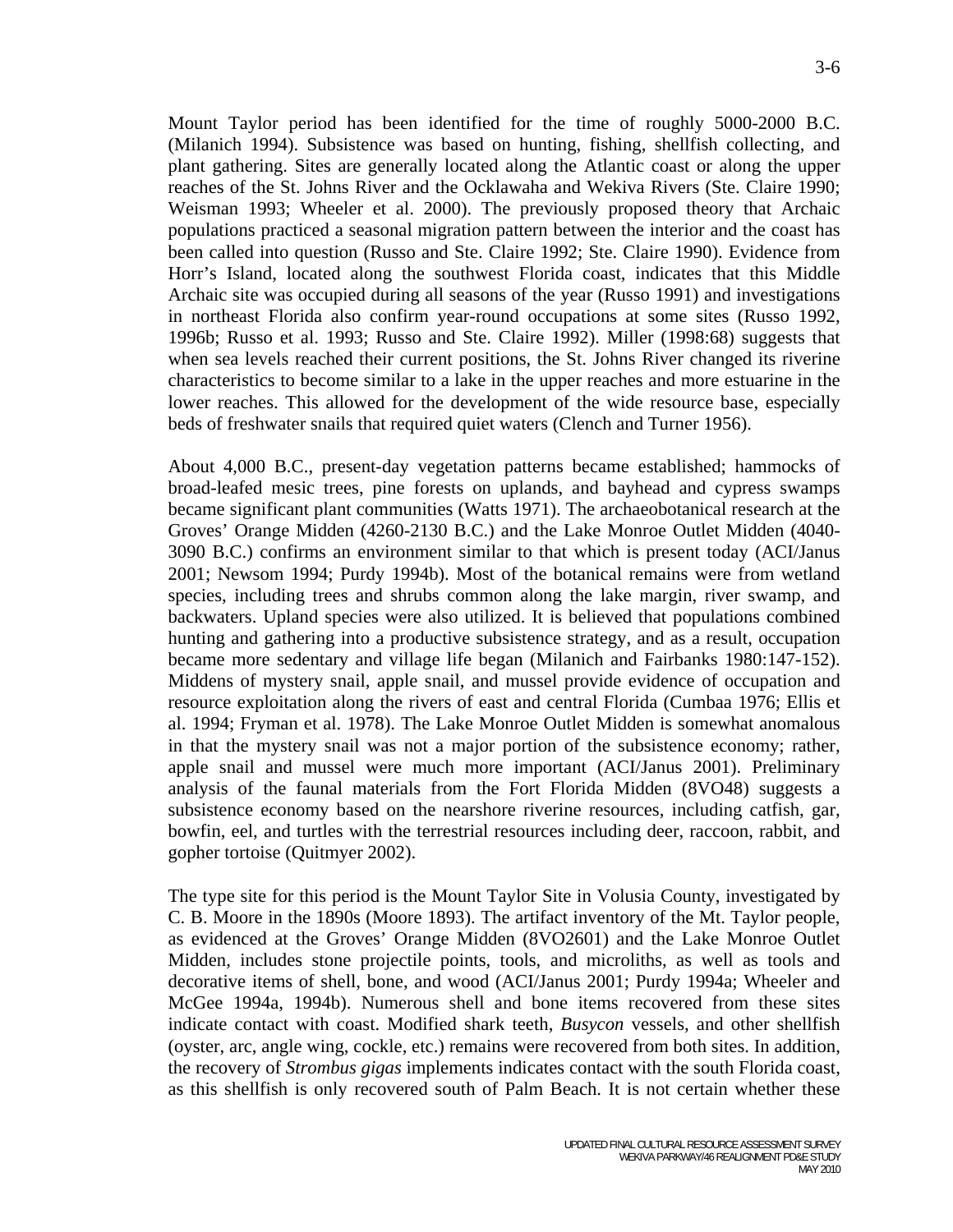items were deposited on site through trade or actual travel to the coast. (Russo and Ste. Claire 1992) suggest that the occupations in these two major environmental locales (St. Johns River valley and the Atlantic coast) were, in fact, separate cultural entities, not one group migrating back and forth. Although there is a similarity in tool and artifact assemblages, the settlement and subsistence patterns are quite different (Russo 1988).

According to Milanich and Fairbanks (1980:151), one of the most interesting aspects of the Mount Taylor culture is evidence for mass burial interments in specially prepared areas within shell middens. Such burials were found at Tick Island along the St. Johns River (Aten 1999; Bullen 1962; Jahn and Bullen 1978). Milanich (1994:81) suggests that Early and Middle Archaic peoples used aquatic environments for burial. The Early Archaic Windover Site, located near Titusville, contained primary and flexed burials within a peat pond. These were held in place with wooden stakes and the interments included grave goods such as textiles and worked bone, shell, and wood (Doran 2002). Underwater interments have also been recovered from the Middle Archaic Bay West Site near Naples, Republic Groves Site in Hardee County, and Nona's Site in southeast Sarasota County (Beriault et al. 1981; Luer 2002; Wharton et al. 1981). Each site, like Windover, had an adjacent land component evidenced by a midden. The Gauthier cemetery, dating from the Middle to Late Archaic, was situated on a palm island within a slough between a pond and Lake Poinsett, and contained primary and flexed burials (Carr and Jones 1981; Sigler-Eisenberg 1984b). The burial mound at Tomoka (8VO51) is one of the earliest in Florida (Piatek 1994). Russo (1996a:284) suggests though that the Archaic burials mounds of Florida (Tomoka and Horr's Island) were not the precursors to the extensive burial mound use seen in the more recent past, rather, they were short-lived, dead-end traditions.

The Middle to Late Archaic/Mount Taylor sites recorded throughout the state include large base camps, smaller special-use campsites, quarries, and burial areas and within East Florida, extensive shell middens. The large stemmed projectile points, especially the Newnan type, are diagnostic of Middle and Late preceramic Archaic period sites. Other common point types include Hillsborough, Levy, Putnam, Alachua, and Marion (Bullen 1975). In addition, silicified coral was more prevalent as a lithic tool raw material (Milanich 1994) and thermal alteration of the stone became more common (Ste. Claire 1987).

Interior sites include the smaller lithic scatter campsites that were most likely used for hunting or served as special use extractive sites for such activities as gathering nuts or other botanical materials (Ste. Claire 1989, 1990). Nut collecting stations would have been used seasonally. Within the Spruce Creek Basin, small temporary extractive camps were present in the upper reaches during the Middle to Late Archaic period, but the major sites are all located in the lower estuarine areas. No settlement or short-term use of the middle reaches of the creek have been documented (Ste. Claire 1998). There also is no evidence of occupation or utilization of the middle and upper reaches of the Tomoka River despite the presence of elevated, well-drained lands proximate to freshwater, and an abundance of natural resources (Payne 1985; Ste. Claire 1998). The McDonald Farm Site dates to this period (SEARCH 1997; Ste. Claire 1989). Ste. Claire (1989) believes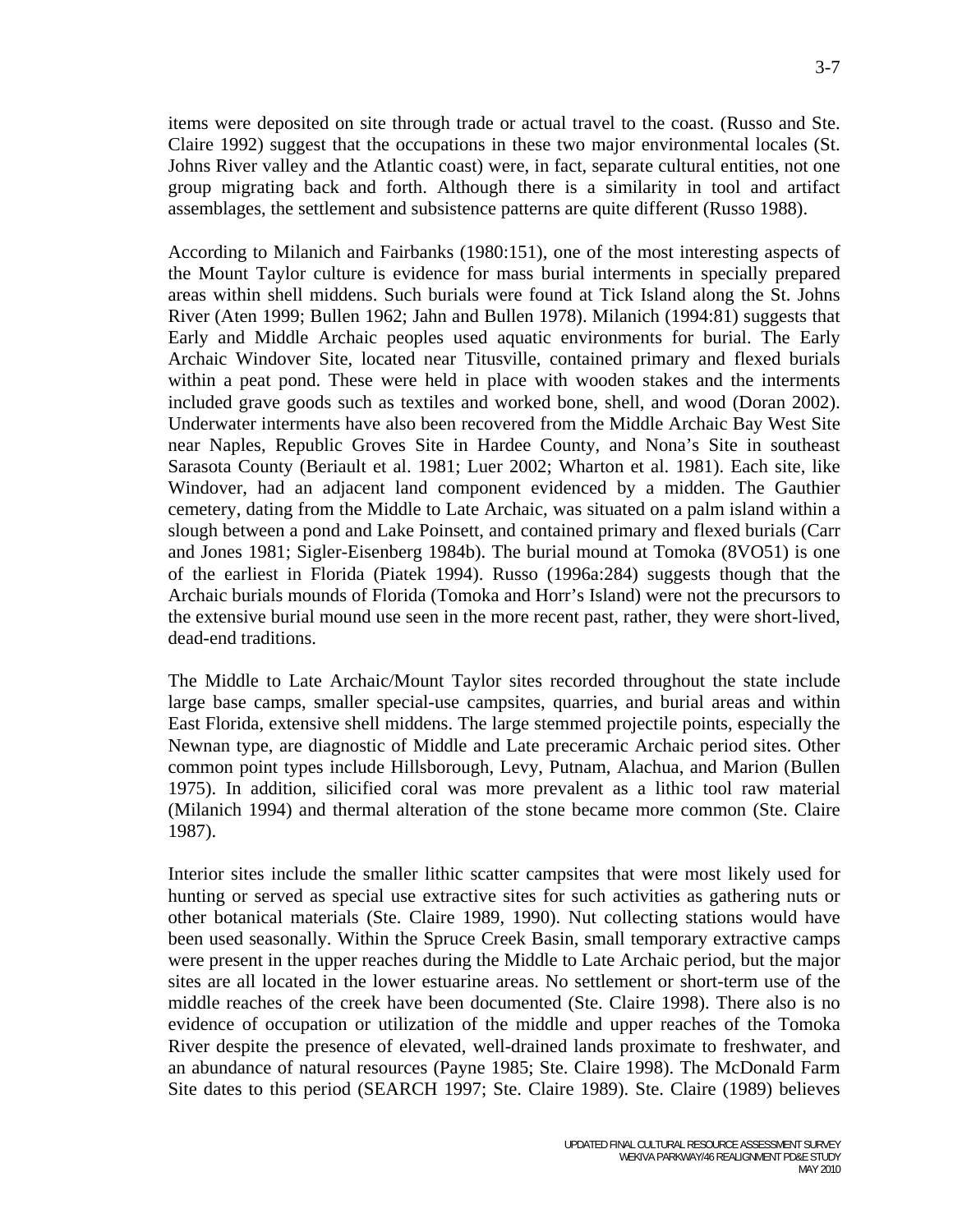that this was an interior hunting camp associated with the coastal populations as opposed to those living along the St. Johns River, some 40 km (25 mi) to the west. The Tomoka Site (8VO81) consists of nine mounds and a surrounding village midden located near the confluence of the Tomoka and Halifax River. Occupants of this site utilized estuarine and coastal resources as evidenced by extensive use of coquina (coast) and oysters (estuary). No ceramics have been recovered from any of the excavations conducted at this site complex (Douglass 1882; Piatek 1992, 1994).

Aboriginal population mined the stone for their tools at quarry sites. The tools were usually roughly shaped prior to transporting to another locale for finishing. There are, however, no quarry sites known for this part of Florida. Evidence from the Groves' Orange Midden indicates contact, either physically or through trade, with the Tampa Bay and possibly the Suwannee River valley areas (Purdy 1994a). The occupants of the Lake Monroe Outlet Midden obtained most of their chert from the Ocala Quarry Cluster in the Marion County locale (ACI/Janus 2001). Other quarry clusters that were utilized include the Brooksville, Upper Withlacoochee, Peace River, and Hillsborough River (ACI/Janus 2001). Other evidence of trade can be seen in the use of soapstone; this material is imported from north central Georgia, South Carolina, and Virginia (Yates 2000). Sites in Volusia County containing soapstone include Bluffton, Tick Island, Nocoroco, Groves' Orange Midden, Hontoon Island, Mount Oswald Plantation, and the Lake Monroe Outlet Midden (ACI/Janus 2001; Yates 2000). Yates (2000:88) considers that the transportation of the soapstone occurred via watercraft, most likely the canoe. Evidence for canoes from this time period is well documented, and in fact, many of the canoes recovered from Florida waters have dated to the Archaic (Newsom and Purdy 1990; Purdy 1988; Wheeler et al. 2003). The earliest canoe comes from DeLeon Springs, and is roughly 6000 years old (Newsom and Purdy 1990).

By about 2000 B.C., there is evidence of fired clay pottery in Florida. The first ceramics types were tempered with fibers (Spanish moss or palmetto) are referred to as the Orange or Norwood series. The ceramics lacked decoration until about 1650 B.C. when they were decorated with geometric designs and punctations. The introduction of the St. Johns series of ceramics, a chalky feeling ceramic, occurred late in this period. Recent research, however, has called the entire Orange chronology into question (Sassaman 2003). Based on a series of AMS dates on soot from Orange Incised sherds from the middle St. Johns Valley and from radiocarbon dates on oyster and charcoal in association with Orange ceramics near the mouth of the river, all the various Orange ceramic types occur within the time span of roughly 4100-3600 BP. In addition, research by Cordell (2004) has documented the presence of sponge spicules in the Orange ceramic paste (the diagnostic trait of St. Johns wares) which suggest that the St. Johns ceramic tradition extends back to the beginning of the ceramic technology in the region (Sassaman 2003:11). The projectile points used by the Late Archaic populations were virtually the same as those utilized during the Middle Archaic period with the addition of the Clay, Culbreath, and Lafayette stemmed and corner-notched varieties (Bullen 1975).

Milanich (1994) and Miller (1998) indicate that there is little difference between Middle/Late Archaic and Orange populations except that there are more Orange sites and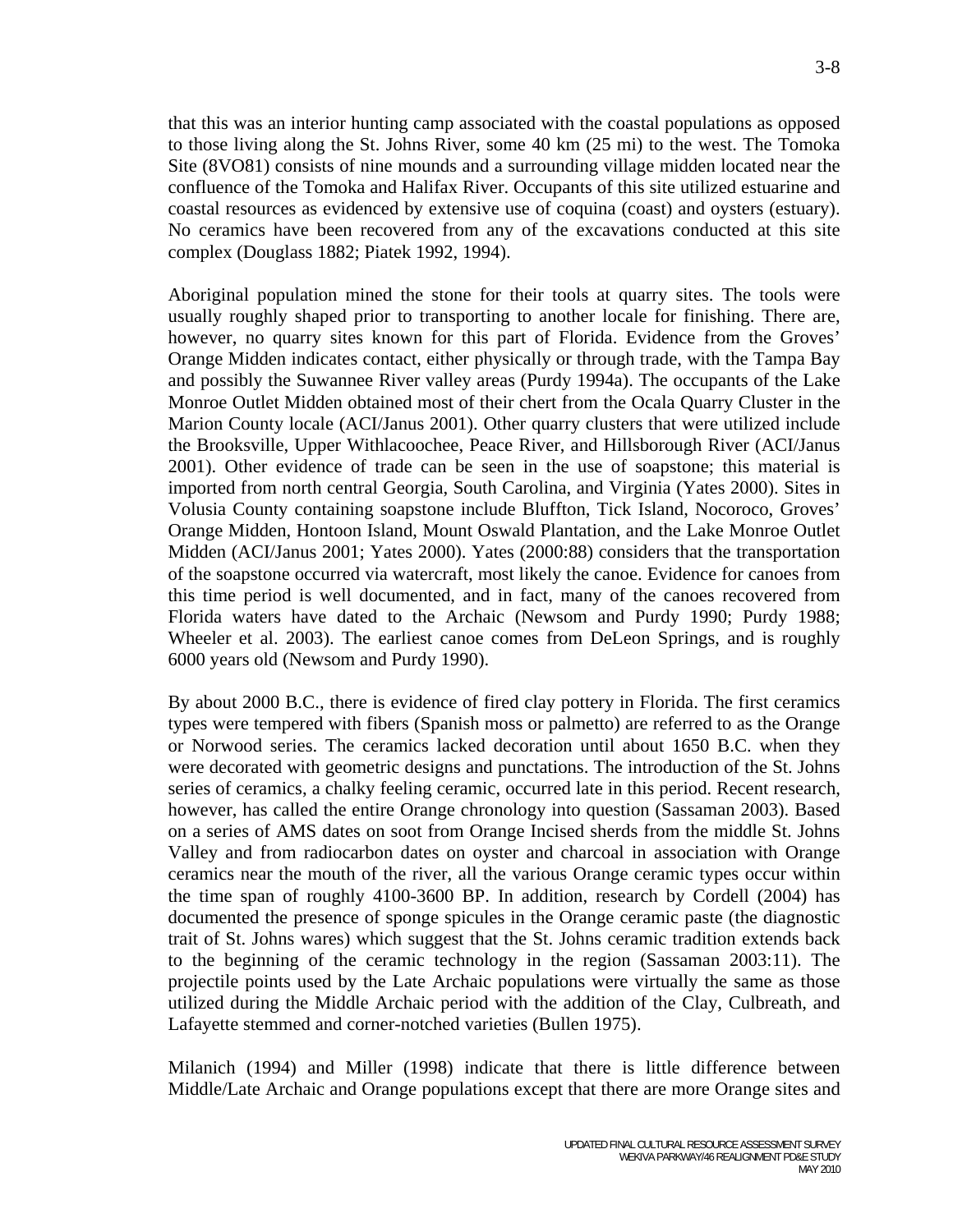the density of sites is higher. Orange settlements were primarily located near wetland locales. The abundance of resources located in and near the wetlands permitted larger settlements. This change in settlement patterns may be related to environmental changes resulting from the establishment of current sea levels. By the end of the Middle Archaic, the climate closely resembles that of todays'; vegetation changed from those species that preferred moist conditions to pines and mixed forests (Watts and Hansen 1988). Sea levels rose, inundating sites located along the coastal and riverine shorelines (McGee and Wheeler 1994; Ruppé 1988). The adaptation to this environment allowed for a wider variety of resources to be exploited and greater variability in settlement patterns. Shellfish, fish, and other food sources were now available from coastal and freshwater wetlands resulting in an increase in population size.

Middle to Late Archaic materials, including Florida Archaic Stemmed and Culbreath points as well as Orange Plain, Incised, and Punctated ceramics, were recovered from the Sligh Site (8SE1332) on the southern shore of Lake Jessup (Dickinson and Wayne 1996). The Samuel Butts Site (8VO5266) is a "rare example of an interior prehistoric black dirt midden in the Northeast Florida coastal region, an area dominated by shell midden sites" (Ste. Claire 1998:29). The presence of fiber-tempered pottery indicates that the site was first used during the Late Archaic/Orange period. The artifact assemblage recovered indicates a variety of activities, including bone pin and tool manufacture, stone tool manufacturing and/or maintenance, wood-working, cooking, food storage, and the processing of food or other natural materials. This suggests a long-term encampment as opposed to a limited activity hunting camp (Ste. Claire 1998).

Bridging the close of the Archaic stage and the beginning of the Formative is the Florida Transitional period, circa 1200 to 500 B.C., as defined by Ripley Bullen (1959). Milanich (1994), Miller (1998), Russo et al. (1993), Shannon (1986), and others suggest that assemblages from this "period" can not be discerned with any accuracy from the preceding or following periods. In general, this time was characterized by increased regionalism, population growth, and socio-cultural complexity (Bullen 1959, 1970). Exploitation of shellfish, fish and wild plants, as well as a reliance on hunting, was continued (Bullen 1959, 1970; Bullen et al. 1978), and limited horticulture may have been engaged in at this time (Milanich and Fairbanks 1980). Russo (1992:114) however, notes that there is no known evidence in this area for horticulture during this time. The Florida Transitional period is identified by the presence of St. Johns Incised ceramics (Bullen 1955b, 1972; Milanich 1994; Miller 1998). Bullen hypothesized that during the Florida Transitional period, the diffusion of culture traits, resulting from the movements of small groups of people, led to the spread of several ceramic and tool traditions (Bullen 1959). "The major changes in post-Transitional cultures cannot be attributed to environmental changes but rather appear to be the result of social, political, religious, and technological innovations introduced from elsewhere in the eastern United States" (Miller 1998:76).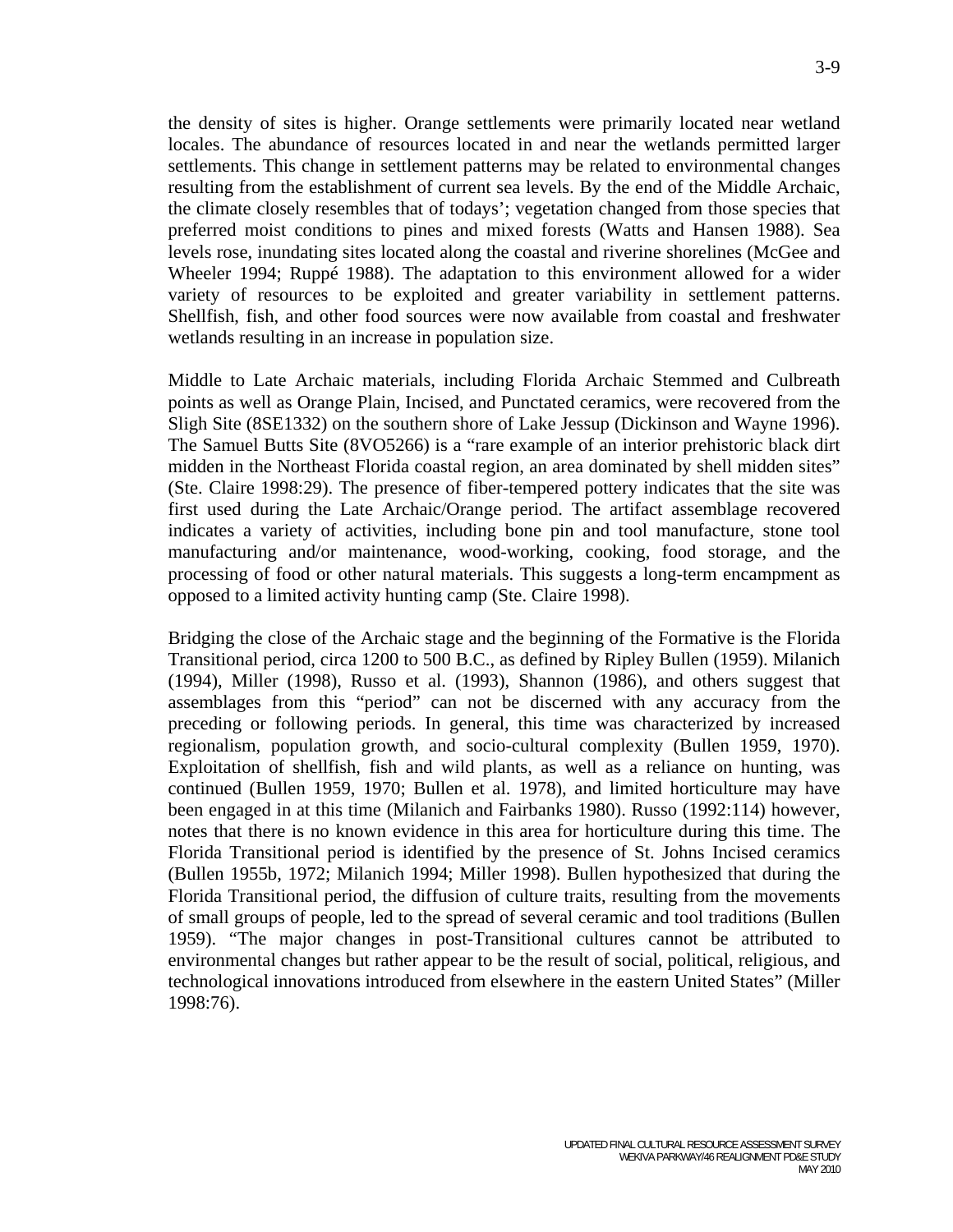### **3.3 Formative**

The period from about 500 B.C. until A.D. 750 in the East and Central Lake region is referred to as St. Johns I, which has been divided into three temporal sub-periods: St. Johns I (500 B.C. - A.D. 100), St. Johns Ia (A.D. 100 - 500), and St. Johns Ib (A.D. 500 - 750) based primarily on characteristic ceramic types (Milanich 1994:247). There are regional variants of this basic cultural tradition: the St. Marys to the north and the Indian River to the south. The St. Marys Region is located at the mouth of the St. Johns and extends northward into Georgia (Russo 1992). Sites in this area contain a mixture of Georgia ceramics as well as St. Johns ceramics. St. Mary's I is defined, in part, on the presence of a combination of St. Johns I, Deptford, Swift Creek, and Colorinda ceramics while St. Mary's II contains Savannah Cordmarked and St. Johns Check Stamped ceramics, among others (Russo 1992). Ashley and Rolland (2002:25), however, suggests a somewhat different chronology: St. Marys I (500 B.C.-A.D. 900), St. Johns II (A.D. 900-1250) and St. Mary's II (A.D. 1250-1500+). The St. Mary's II period is identified by the presence of St. Marys Cordmarked ceramics (Ashley and Rolland 2002). Although this region was based its subsistence economy on the exploitation of the salt marsh, barrier island, and estuary resources, the cultivation of maize became a part of their subsistence economy around A.D. 1200 (Lee et al. 1984). At the southern end of the East and Central Region is the Indian River Region which was first defined by Rouse (1951). There is a much higher prevalence of sand-tempered wares in this region. Malabar I is coeval with St. Johns I. Malabar II occurs at the same time as St. Johns II and both are defined based on the presence of St. Johns Check Stamped pottery. Cordell's ceramic analysis has helped to better define the cultural sequences in this more southern area (Sigler-Eisenberg et al. 1985).

Settlement patterns during this time were virtually the same as that seen for the earlier Mount Taylor and Orange periods, i.e. along the coastal estuaries and larger rivers. The faunal analysis conducted at the Twin Mounds Site (8OR459) along the Wekiva River suggests that there was a slight decrease in the dependence on freshwater shellfish during the St. Johns periods as opposed to the preceding Orange period (Weisman 1993). Based on that analysis, there was an increase in the use of reptilian resources. There was also a tremendous increase in the number of archaeological sites during this time. An apparent trend from St. Johns I through Ib times was a population shift into the northern part of the St. Johns River valley, possibly due to the need for more arable land (Milanich and Fairbanks 1980:158).

Village wares were almost all St. Johns Plain throughout this period. St. Johns Incised is associated with the Early St. Johns I period. Deptford and Swift Creek pottery or copies are occasionally present in St. Johns I and Ia subperiods. St. Johns Cordmarked ceramics are associated with the St. Johns Ia period while Dunns Creek Red is associated with the St. Johns Ia and Ib periods. In her analysis of the ceramics from Shell Midden B (8VO1705) and Shell Mound D (8VO115) at Edgewater Landing, Cordell (Russo et al.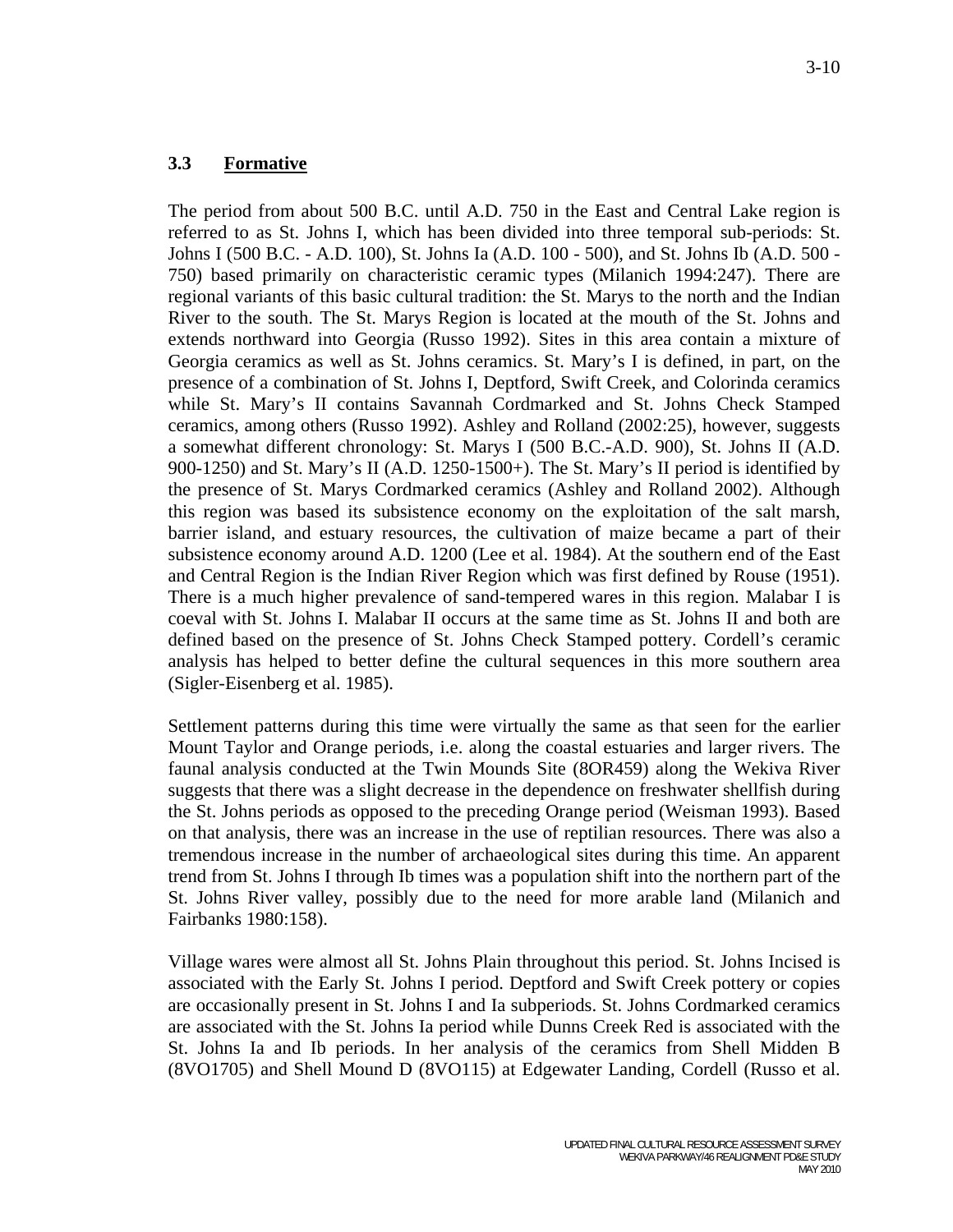1989b:68) notes that through time, the St. Johns Plain ceramics become sandier due to increased use of quartz sand as an aplastic agent.

Evidence of the continuous use of burial mounds begins at this time. Many of the burials were found in large central pits, probably the result of secondary interments. Some changes in the burial practices include the possible use of log tombs during the St. Johns Ia period as well as inclusion of Hopewellian-Yent complex exotic trade items (Milanich 1994:261). Much of the information on St. Johns I period burial practices have been obtained from the Ross Hammock Site in Volusia County (Bullen et al. 1967). This site complex consists of two large burial mounds and an extensive village midden located on the west shore of Mosquito Lagoon. A large polished stone celt was recovered from Mound 1, and this artifact type was reportedly common in Weeden Island burial mounds on the Florida Gulf Coast (Bullen et al. 1967:16). The Benton Mound in Flagler County dates to the St. Johns Ia period (Miller 1994). Evidence for the Hopewellian-Yent ceremonial complex included two clear quartz crystals, *Busycon* cups, and Alligator Bayou Stamped ceramics. Other ceremonial activities associated with these sites include the "killing" of ceramic pots.

Year-round occupation of the coast and along the rivers occurred with special use-activity sites located in other locales and short-term campsites on the coast as well. Excavations at the Sligh Site (8SE1332) and the Lake Jessup South Site (8SE580), located on the south shore of Lake Jessup, suggest that these sites served as villages or long-term encampments (Dickinson and Wayne 1996; Wayne and Dickinson 1993). There was a wide variety of tools and an abundance of ceramics suggesting a relatively sedentary group. Hunting, food preparation, and tool making were common site activities. The site pattern "consists of small, probably individual household midden deposits with structural evidence limited to arcs of shallow post holes, often shell-filled, and firepits (Dickinson and Wayne 1996:108). The Hontoon Island Site (8VO202) located within the St. Johns River southwest of Lake Beresford, has provided a wealth of data due to the preservation of many classes of artifacts within the inundated midden deposits. Evidence of an extensive wood-working tradition is noted by the numerous carved items recovered from the river around the site as well as the debitage remaining from the carving activities (Bullen 1955a; Purdy 1987). The analysis of the faunal and botanical remains suggested that the site was occupied on a year round basis and that most of the resources were collected within 5-10 km (3-6 mi) of the site (Newsom 1987; Wing and McKean 1987).

The survey of the Edgewater Landing tract recorded several shell midden deposits that date to this period (Johnson and Ste. Claire 1988). Excavations conducted at two of the site indicated occupation during the St. Johns Ia (8VO1707) and St. Johns Ib (8VO115) periods. Both sites were characterized as temporary camps established to harvest oysters and hardshell clams, with no evidence being recovered to suggest any agricultural activities. The sites were occupied irregularly throughout the year, but contained evidence indicating that the sites were utilized during all seasons of the year (Russo et al. 1989b). A similar type of site is seen at the Canal Street Site (8VO4365) in New Smyrna Beach. This shell midden site, located along the North Indian River (Hillsborough River), dates from the St. Johns Ia period with an ephemeral St. Johns II period component as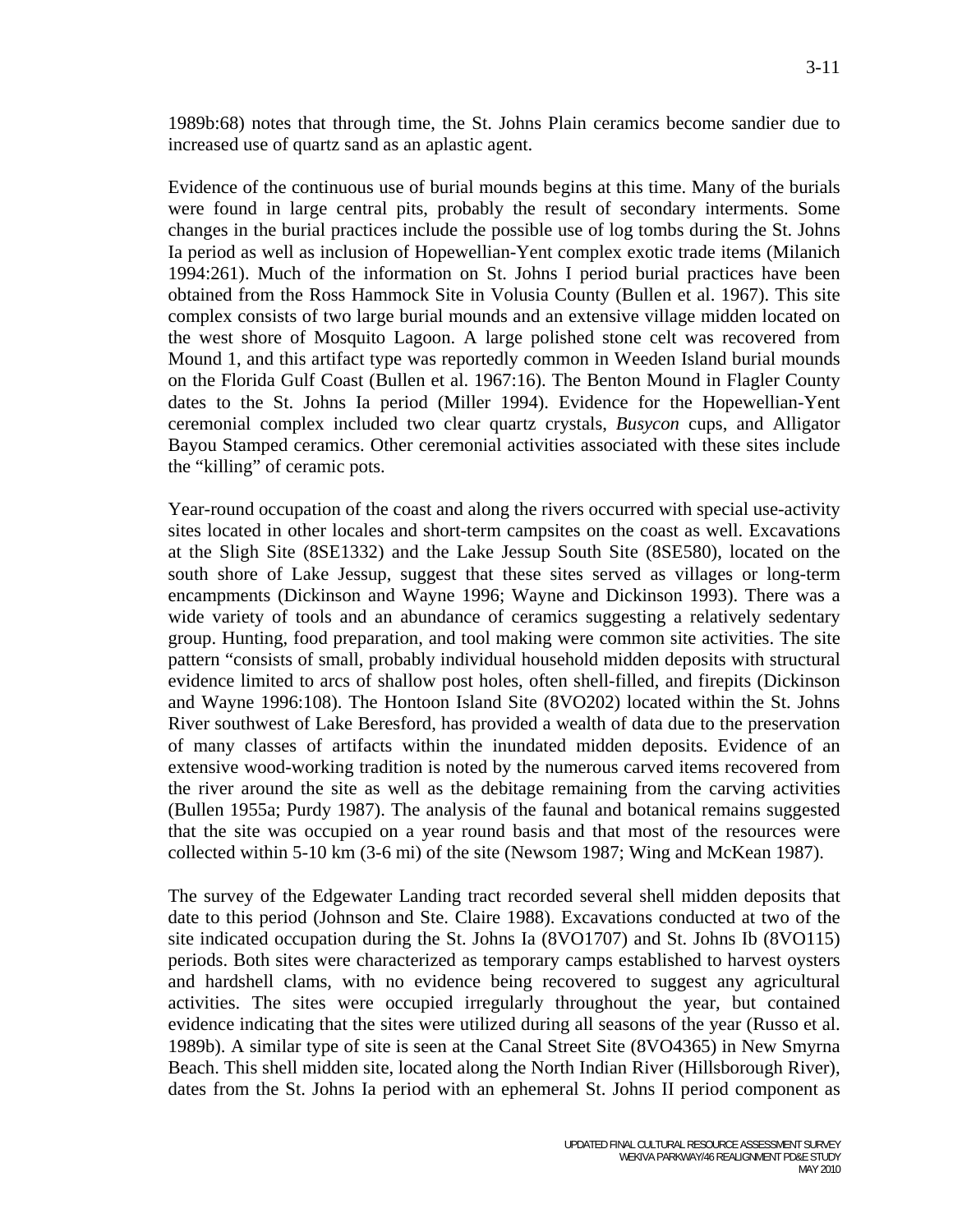well. The faunal analysis indicated that a wide variety of resources was utilized, but estuarine resources provided the bulk of the diet. Based on the analysis of the coquina, a late winter-early spring occupation was suggested. The relative lack of tools and low artifact count suggest a resource exploitation area as opposed to a long-term occupation locale (Dickinson and Wayne 1993). The Seminole Rest Site is a large quahog clamprocessing center located along the west shore of Mosquito Lagoon (Horvath 1995). The faunal analysis indicated that the site was used throughout the year, but did not appear to be occupied on a year-round basis (Quitmyer 1995). Although located along the lagoon's shore, fish made up only a small portion of the diet, less than 15%, and mammals even less (Kozuch 1995). Interestingly, the Oak Hill Midden, located just a half mile south, was composed mostly of oyster as compared to Seminole Rest's predominance of quahog. Kozuch (1995:90) suggests that this may indicate that different clans or families had rights to different shellbeds and this tradition is still seen today (Provancha et al. 1991).

## **3.4 Mississippian/Acculturative**

The St. Johns II period has also been sub-divided into three sub-periods: St. Johns IIa (A.D. 750 - 1050), St. Johns IIb (A.D. 1050 - 1513), and St. Johns IIc (A.D. 1513 - 1565). The St. Johns IIa-c periods are marked by the presence of St. Johns Check Stamped pottery. "St. Johns II carries on the tradition and is marked only by the introduction of check-stamped pottery" (Goggin 1952:70). Occupation of riverine and coastal shell middens continued, although Miller (1998:80) notes that there is a relative increase in the number of non-riverine and non-coastal sites, perhaps as the result of locating sites in more agriculturally suited locales. Such sites are quite numerous, suggesting the possibility of an increase in population. Several low density artifact scatter sites from the St. Johns IIa and IIb periods have been reported within the Alaqua Lakes project area (Burger and Stine 1992). Several small freshwater shell middens containing St. Johns Check Stamped pottery have also bee recorded along the shore of Lake Jessup (Ellis et al. 1994).

Milanich and Fairbanks (1980) suggest that hunting and gathering remained important but the dependence upon cultivated crops such as maize, squash, and gourds increased. The use of gourds as domesticates is still being studied as there is no evidence for cultivation even though gourds and squashes have been around for thousands of years prior to this period (Newsom et al. 1993). Sigler-Eisenberg and her colleagues (1985), however, suggest that in the upper St. Johns basin, the practice of horticulture was not adopted. Russo (1984) and Sigler-Eisenberg (1984a) further indicate that the wetland ecology and subsistence strategies were different. At the Gauthier Site, fish and aquatic turtles were the primary subsistence items, with relatively little reliance upon terrestrial game or freshwater shellfish (Sigler-Eisenberg 1984b). Seasonal utilization of the various coastal resources continued. The species exploited were dependent upon microenvironmental factors such as salinity and hardness of the lagoon bottom. The faunal remains recovered from the Castle Windy Site were indicative of a winter occupation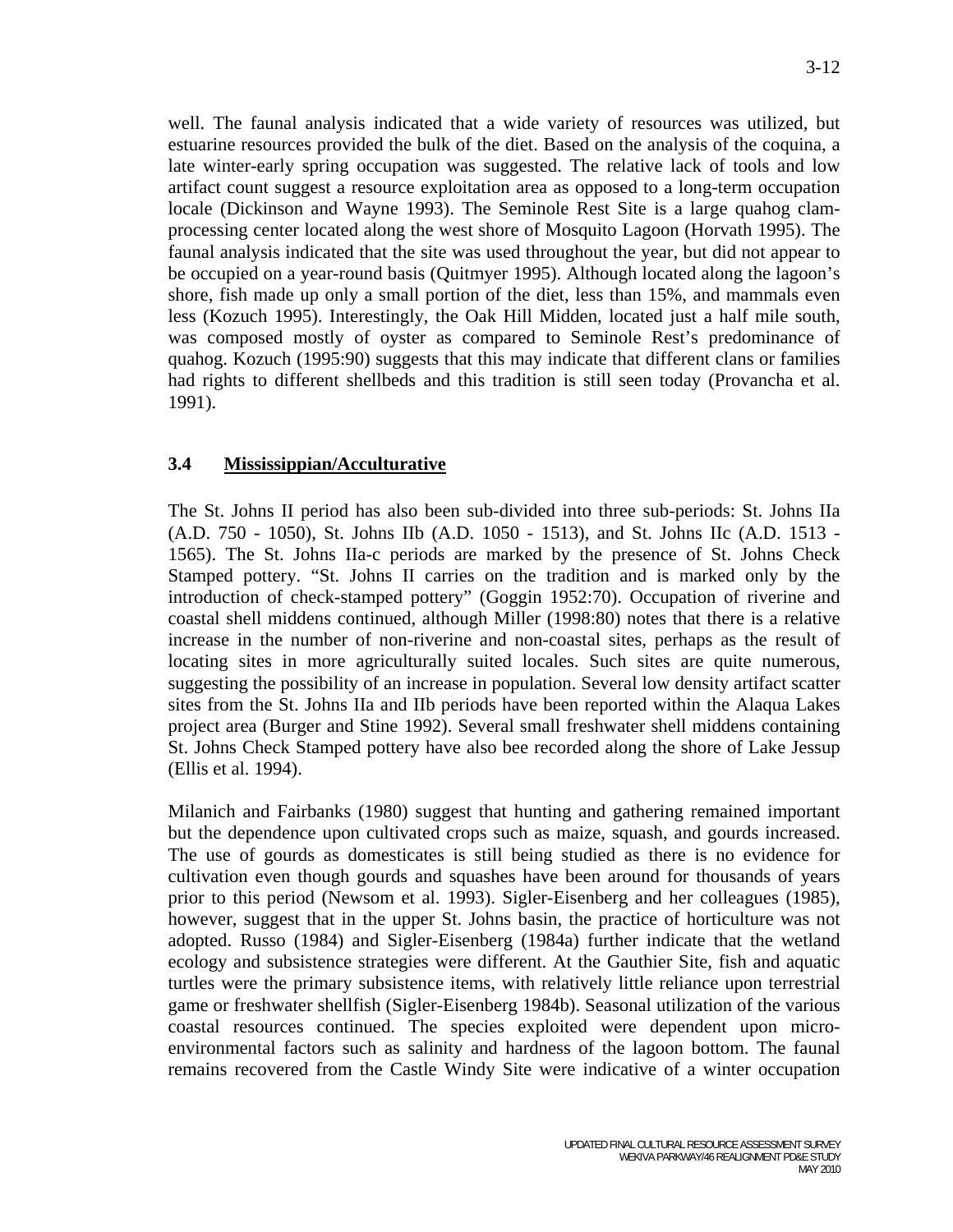(Bullen and Sleight 1959). However, other St. Johns II sites such as Palmer and Fletcher were occupied during the fall (Miller 1980).

There was an increase in the number and size of villages during the St. Johns IIa period suggesting population expansion. A ranked society evolved as evidenced by the differential burial customs. No longer were all people interred in burial mounds. Deagan (1978:109) notes that around A.D. 1000 a population shift from the more southern and southwestern areas into the northern areas is evidenced by changes in relative frequencies of burial mounds in the areas over time. The Thursby Mound on the St. Johns River in Volusia County as well as two smaller habitation sites on the south shore of Lake Mizell in Orange County (Swindell et al. 1977:14), among others, date to this period. Excavations at the Burns, Ormond Beach, and Fuller Mounds A and D, revealed a new burial pattern in that the burials were placed on their backs with their heads or feet pointing toward the center of the mound (Jennings et al. 1957; Willey 1954)

The St. Johns IIb period is characterized by the adoption of some Mississippian traits into the ceremonial system as well as the presence of St. Johns Simple Stamped ceramics. The Mississippian lifestyle, however, never became dominant, possibly because the soils were not suitable for full agricultural pursuits. A more complex socio-political organization is suggested by the presence of platform mounds at the ceremonial centers. These include the Shields Mound, Mount Royal, and the Thursby Mound, all of which were excavated by C. B. Moore (Moore 1894a, 1894b). Copper beads and ornaments, as well as greenstone celts, have been recovered from several sites and suggest contact with cultures to the north and northwest of Florida

The St. Johns IIc period is marked by the introduction of European artifacts in some of the mounds. The historic aboriginal occupants of the region were the Timucua, Mayaca, Jororo, and possibly the Ais. The Timucuans shared a common language but cannot be considered as a specific cultural group because the range of the Timucuan speakers "... was crosscut by dialect, techno-environmental, ceremonial, political and geographical differences" (Deagan 1978:89). The project area lies within the territory of the Agua Dulce (Freshwater) Tribe, who occupied the upper reaches of the St. Johns River and coastal lagoon south of St. Augustine (Deagan 1978). The Mayaca were located in eastern Lake, western Volusia, and Seminole counties. Although these Indians apparently continued the St. Johns tradition, they did not share the same Timucuan language as many of the other St. Johns historic counterparts (Milanich 1995). The Jororo occupied the area of Orange and Seminole Counties, extending southward into Polk and Highlands Counties, as well (Milanich 1995:63). The Ais are located further south, from around Cape Canaveral south to Fort Pierce, extending inward to the St. Johns River in Brevard County (Milanich 1995). A major difference between the Timucua and the Ais is that the former, especially in north Florida, based a good percentage of their subsistence economy on cultigens whereas the Ais did not. The utilization of the coastal resources, however, was the same for both groups. They shared the same basic material culture and cultural practices including the St. Johns ceramic series, burial mounds, and diffuse shell middens. Excavations at Hontoon Island suggest that these people pursued a huntinggathering-fishing economy without any major agricultural pursuits (Newsom 1987). The